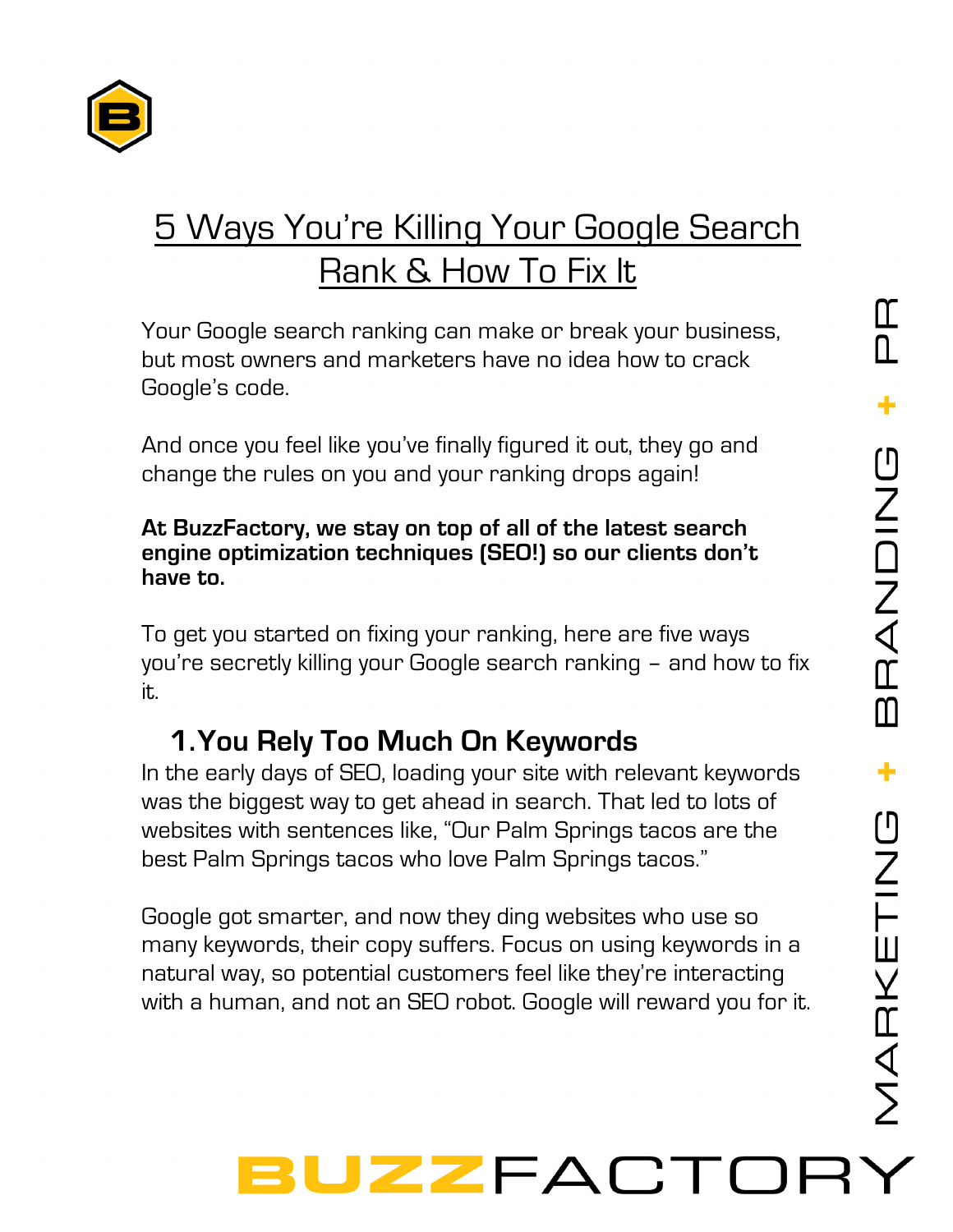

#### **2.You Focus On Keywords Meta Tags.**

After the end of using keywords in text, savvy SEO ninjas started using meta keywords behind the scenes of their websites to attract Google crawlers. Again, Google quickly figured out what was going on (are you sensing a trend here??). Now, Google and other major search engines completely disregard the keywords meta tags – but so many web workers don't know it!

#### **3.You Let Your CMS Choose Your URL, SEO Title & Meta Text For You.**

User-friendly content management systems like Wordpress and Squarespace have made it easy for anyone to publish their own content. But it's not as easy as copy-pasting your text. If you're not inputting your own optimized url, meta text and SEO title on every page you publish, you're missing new customers.

#### **4.You Forget Links.**

This is an easy one: You should be including at least three to five links to other pages of your sites – and relevant pages on other people's sites – on every page you publish. It tells Google that you've got lots of content about your topic, and that you understand who else does. Basically, you're an expert!

#### **5.You Don't Take Advantage Of Your Media.**

Photos and video are a great way to add SEO value to your site. Just make sure you put keywords in your file names, and add alt text containing the keywords to the back end. Search engine crawlers can't "see" images, so you have to include words that tell them what you're talking about!

## UZZFACT